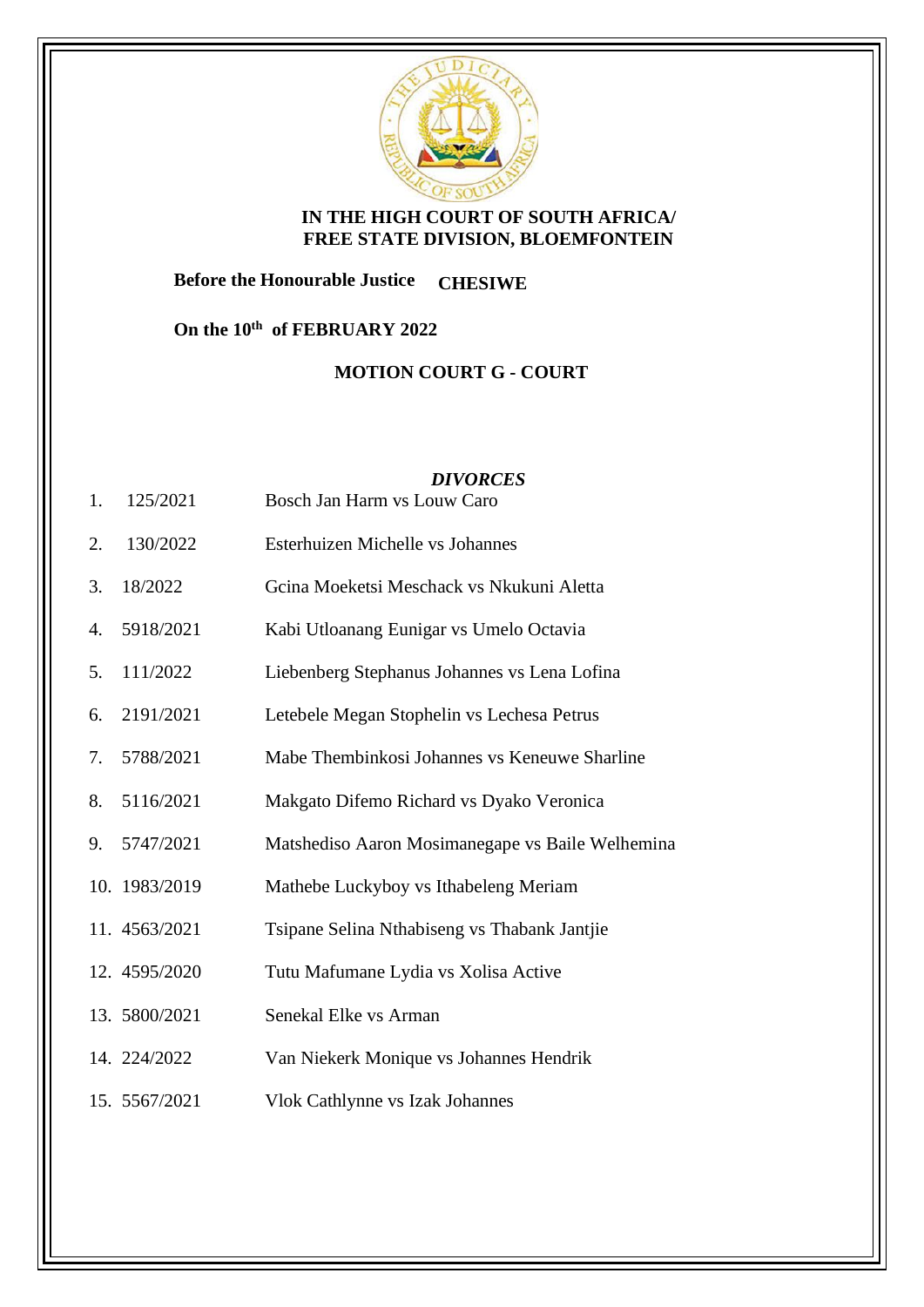| <b>ADMISSIONS</b>   |                                                                                                            |                           |
|---------------------|------------------------------------------------------------------------------------------------------------|---------------------------|
| 26/2022<br>16.      | Du Rant Herman                                                                                             | <b>Legal Practitioner</b> |
| 09/2022<br>17.      | Da Silva Rochelle                                                                                          | $\textsf{G}\,\textsf{G}$  |
| 18. 08/2022         | Garcia Nicole                                                                                              | $\zeta \zeta$             |
| 19. 01/2022         | Le Roux Johannes Dawid                                                                                     | $\zeta \, \zeta$          |
| 20. 15/2022         | Van Coller Elani                                                                                           | 66                        |
| 21. 02/2022         | Weihmann Anzèl                                                                                             | $\mbox{\bf G}$            |
| <b>INSOLVENCIES</b> |                                                                                                            |                           |
| 5296/2021<br>22.    | Fick Conrad vs Botha George Frederick                                                                      | Sequestration             |
| 23. 4344/2021       | Jurie Maartin Johan Bouillon N.O & 1 other vs El Gondor Trading 102 (Pty)<br>Ltd                           |                           |
| 24. 5319/2021       | Itau Animal Feeds (Pty) Ltd vs Virginia Bega Poultry Agricultural<br>Co-Operative Ltd                      | Provisional Liquidation   |
| 25. 5050/2021       | Nedbank Ltd vs Solo Gracia Property (Pty) Ltd                                                              | Liquidation               |
| 26. 5854/2021       | <b>Munnik Frederick Johannes</b>                                                                           | Liquidation               |
|                     |                                                                                                            | Rehabilitation            |
|                     | <b>UNOPPOSED APPLICATIONS</b>                                                                              |                           |
| 27. 4903/2021       | Masilonyana Local Municipality & 1 other vs Postimus F & 2 other                                           | Interdict                 |
| 28. 5290/2021       | Rich Soil Resources (Pty) Ltd & 1 other vs Makhate SM & 38 others                                          | $\mbox{\bf G}$            |
| 29. 5585/2021       | Absa Bank Ltd vs Knoesen WD & 1 other                                                                      | 66                        |
| 30. 5780/2021       | Tip Top Boerdery (Pty) Ltd vs Nedbank Ltd                                                                  | $\zeta \, \zeta$          |
| 31. 5864/2021       | Jacobs N vs Jacobs LGZ & 2 other                                                                           | $\zeta \zeta$             |
| 32. 171/2022        | Roadmac Surfacing (Pty) Ltd vs MEC for the Department of Police Road &<br>Transport, FS Province & 1 other | $\zeta\,\zeta$            |
| 33. 386/2022        | Bridge Taxi Finance (NO) 02 (Pty) Ltd vs Mokoboka ME                                                       | $\mbox{\bf G}$            |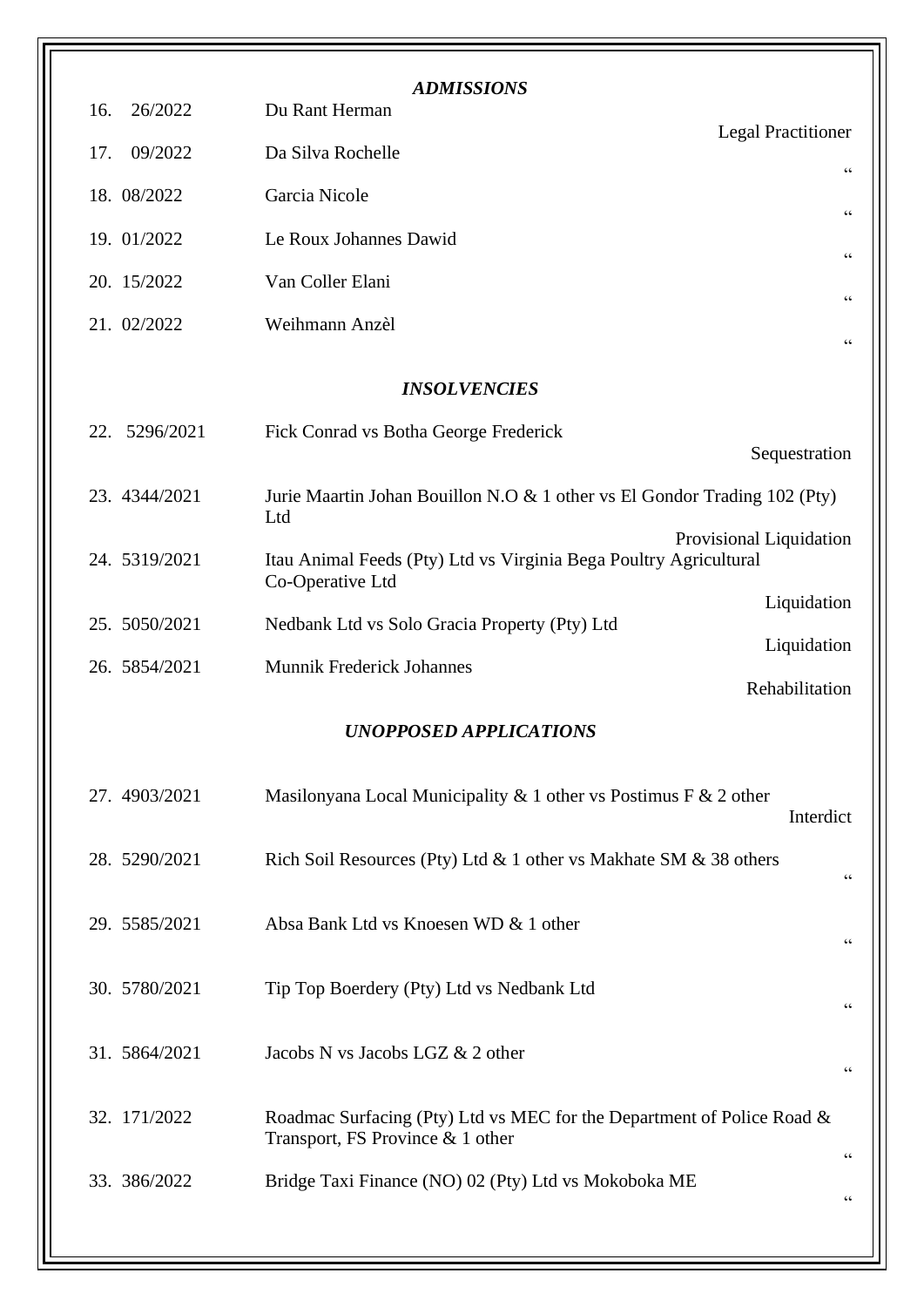| 34. 4419/2019 | Firstrand Bank Ltd t/a Wesbank vs Baruk Property Group (Pty) Ltd                  |                                            |
|---------------|-----------------------------------------------------------------------------------|--------------------------------------------|
| 35. 4563/2019 | Prinsloo M vs Maritz Y & 1 other                                                  | To Compel                                  |
| 36. 5127/2019 | Toyota Financial Services (SA) Ltd vs Baruk Property Group (Pty) Ltd & 1<br>Other | To Compel                                  |
| 37. 5128/2019 | Toyota Financial Services (SA) Ltd vs Baruk Property Group (Pty) Ltd & 1<br>Other | $\mbox{\bf G}$                             |
| 38. 5131/2019 | Toyota Financial Services (SA) Ltd vs Baruk Property Group (Pty) Ltd & 1<br>Other | $\zeta\,\zeta$                             |
| 39. 1328/2021 | Manaye SA vs RY                                                                   | $\zeta$ $\zeta$<br>$\zeta$ $\zeta$         |
| 40. 3891/2021 | Bongani Kumalo N.O. & 2 other vs Makise John Kumalo & 3 others                    |                                            |
| 41. 192/2021  | Ramohomane JM vs Minister of Police & 1 other                                     |                                            |
| 42. 193/2021  | Moletsane IA vs Minister of Police & 1 other                                      | Condonation<br>$\zeta\,\zeta$              |
| 43. 448/2022  | Anna Pienaar Fraser (NO)                                                          |                                            |
| 44. 5791/2021 | Nedbank Ltd vs David Bernhard De Klerk (NO) & 2 others                            | Decloratory                                |
| 45. 132/2022  | Ngwenya Victoria                                                                  | <b>Return of Goods</b>                     |
| 46. 415/2022  | Moletsane NS                                                                      | <b>CAL</b>                                 |
| 47. 5332/2015 | Standard Bank of SA Ltd vs Mapena N                                               | <b>CAL</b>                                 |
| 48. 6355/2018 | Firstrand Bank Bpk vs Hennie Schultz N.O. & 1 other                               | <b>Substitution of Creditor</b>            |
| 49. 533/2020  | Firstrand Bank Ltd vs Fick EMM                                                    | Settlement agreement                       |
| 50. 3542/2019 | Standard Bank of SA Ltd vsNgakantsi CK                                            | Money Owing                                |
| 51. 4411/2018 | Mosia MM vs RAF                                                                   | Reserved price                             |
| 52. 5172/2018 | Moleofi DJ vs RAF                                                                 | Damages                                    |
| 53. 313/2019  | Makoli MMG vs RAF                                                                 | 66                                         |
| 54. 1030/2020 | Lenyora TP vs RAF                                                                 | $\!\!\!\zeta\,\zeta\!\!\!\zeta\!\!\!\zeta$ |
| 55. 389/2022  | Brandt B vs De Wet Brandt JM & 2 others                                           | 66                                         |
| 56. 532/2020  | November FT vs E M                                                                | <b>Substituted Order</b>                   |
|               |                                                                                   | Amendment of Order                         |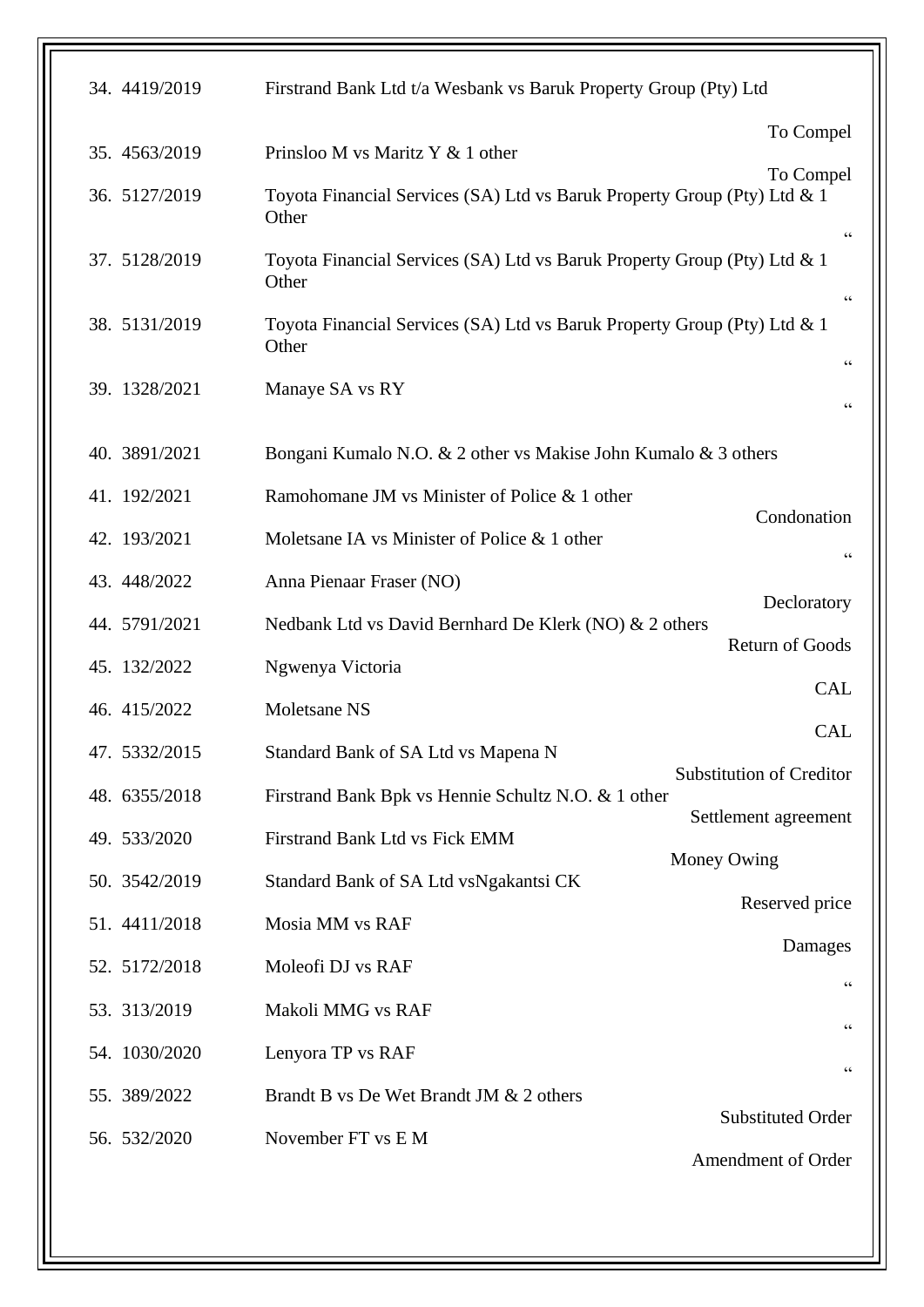| 57. 3673/2021            | Dihlabeng Local Municipality vs All Unidentified and Unknown Persons<br>Occupying or Intending to Occypying Brakenpark Extention 7 Bethlehem & 3<br>Other |                     |  |  |
|--------------------------|-----------------------------------------------------------------------------------------------------------------------------------------------------------|---------------------|--|--|
| 58. 5645/2021            | Mandi Grobbelaar N.O. & 1 other vs Stofberg AK & 3 others                                                                                                 | Eviction            |  |  |
| 59. 296/2019             | Jackson N vs RAF                                                                                                                                          | $\zeta \, \zeta$    |  |  |
| 60. 4951/2021            | Mokoena JM vs RAF & 2 others                                                                                                                              | Contempt of Court   |  |  |
| 61. 2918/2019            | Mongale AK vs MM                                                                                                                                          | Contempt of Court   |  |  |
| 62. 5865/2021            | Khoboso BM vs Thamsanqa KM                                                                                                                                | Amendment of Order  |  |  |
|                          |                                                                                                                                                           | <b>Primary Care</b> |  |  |
|                          | <b>SUMMARY JUDGMENTS</b>                                                                                                                                  |                     |  |  |
| 63. 4119/2021            | Sizabantu Piping Systems Central (Pty) Ltd vs Sibamu<br>Building Contractors (Pty) Ltd & another                                                          |                     |  |  |
| 64. 4213/2021            | Carospan (Pty) Ltd v Manyoni and Gija Investments &<br>Another                                                                                            |                     |  |  |
| <b>DEFAULT JUDGMENTS</b> |                                                                                                                                                           |                     |  |  |
|                          | <b>EG COOPER MAJIEDT</b>                                                                                                                                  |                     |  |  |
| 65. 186/2020             | Man Financial Services (SA) (Pty) Ltd v Isobel Roos                                                                                                       |                     |  |  |
| 66. 4713/2020            | Adv CJ Hendriks (N.O) obo Barnard J Richard v RAF                                                                                                         |                     |  |  |
| 67. 2461/2021            | The Standard Bank of SA Ltd v Paulo AM de Valdeiros                                                                                                       |                     |  |  |
|                          | <b>HANNES PEPER INC</b>                                                                                                                                   |                     |  |  |
| 68. 50/2022              | Siphiwe D Cele v Billi Z Malotana & Another                                                                                                               |                     |  |  |
|                          | <b>HILL, MCHARDY &amp; HERBST</b>                                                                                                                         |                     |  |  |
| 69. 5194/2021            | Nedbank Ltd v Ntlaloe D                                                                                                                                   |                     |  |  |
| 70. 4687/2021            | Bridge Taxi Finance GJ (Pty) Ltd v Molahloe TJ                                                                                                            |                     |  |  |
| <b>HONEY</b>             |                                                                                                                                                           |                     |  |  |
| 71. 3767/2021            | C-Max Civil Construction and General Trading (Pty) Ltd v Amadwala<br>Construction Trading CC & Another                                                    |                     |  |  |
| 72. 2389/2016            | Firstrand Bank Ltd v Mukhokolotso E Matiase                                                                                                               |                     |  |  |
| 73. 5093/2019            | Firstrand Bank Ltd v Cetywayo V & Another                                                                                                                 |                     |  |  |
|                          |                                                                                                                                                           |                     |  |  |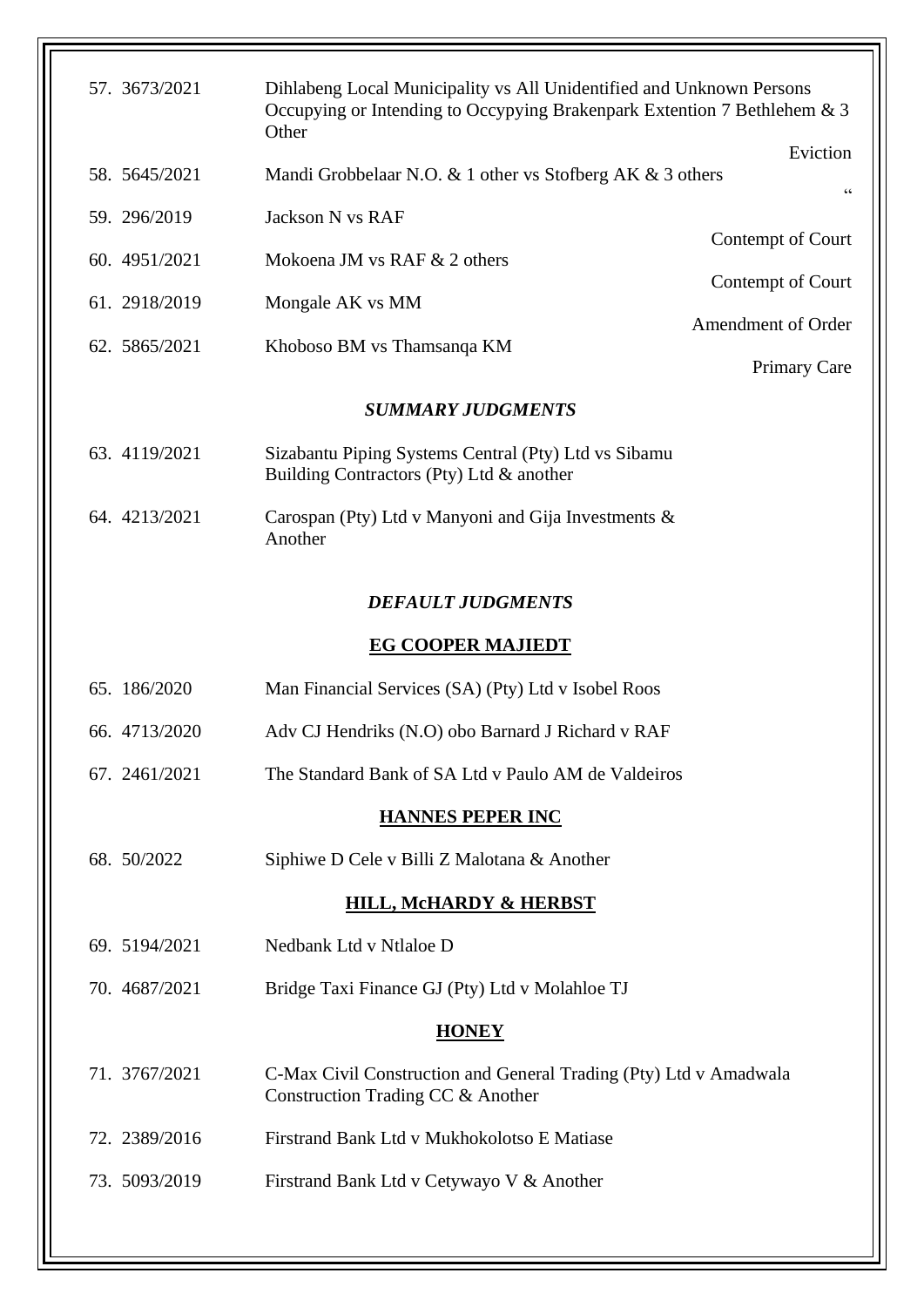|               | <b>HORN &amp; VAN RENSBURG</b>                                       |
|---------------|----------------------------------------------------------------------|
| 74. 278/2017  | <b>HA Mahomed v RAF</b>                                              |
| 75. 5476/2021 | Pannar Seed (Pty) Ltd v PJ Wiese                                     |
| 76. 4434/2021 | <b>KRAMER WEIHIMANN INC</b><br>Nedbank Ltd v Van Vuuren SJ & Another |
|               | <b>LOVIUS BLOCK</b>                                                  |
| 77. 5468/2021 | Lovius Block Inc v Kgokong N Tumagole                                |
|               | <b>MATSEPES</b>                                                      |
| 78. 2292/2019 | ABSA Bank Ltd v HT Boshoff & Another                                 |
| 79. 4982/2019 | ABSA Bank Ltd v Meyer FC & Another                                   |
| 80. 1822/2020 | ABSA Bank Ltd v Lamprecht LC & Another                               |
|               | <b>MCINTYRE &amp; VAN DER POST</b>                                   |
| 81. 4774/2021 | Nedbank Ltd v Johannes K Mosololi                                    |
| 82. 4778/2021 | Nedbank Ltd v JH Ras en Seuns Boerdery                               |
| 83. 4531/2021 | Nedbank Ltd v SS Rompoetsie                                          |
| 84. 5313/2021 | Nedbank Ltd v MS Dhlomo                                              |
| 85. 5315/2021 | Nedbank Ltd v Nothile KJ                                             |
| 86. 1351/2020 | The Standard Bank of SA Ltd v Thabang E Hlalele                      |
| 87. 1746/2020 | Standard Bank of SA Ltd v Retief P Roelof (N.O) & 3 Others           |
| 88. 3907/2021 | Nedbank Ltd v Zweni NM & 1 other                                     |
| 89. 3977/2020 | The Standard Bank of SA Ltd v GU Graham                              |
| 90. 2248/2020 | Nedbank Ltd v Acetofon (Pyt) Ltd & Another                           |
| 91. 4756/2021 | Nedbank Ltd v S Wikinson                                             |
| 92. 4810/2021 | Nedbank Ltd v NH Nkosana                                             |
| 93. 5314/2021 | Nedbank Ltd v KH Noku Investment (Pty) Ltd & Another                 |
| 94. 5339/2021 | Nedbank Ltd v Vorster JP                                             |
| 95. 5667/2021 | Nedbank Ltd v Lehloma R Sebata                                       |
| 96. 56692021  | Nedbank Ltd v Pheleu M Macmillian                                    |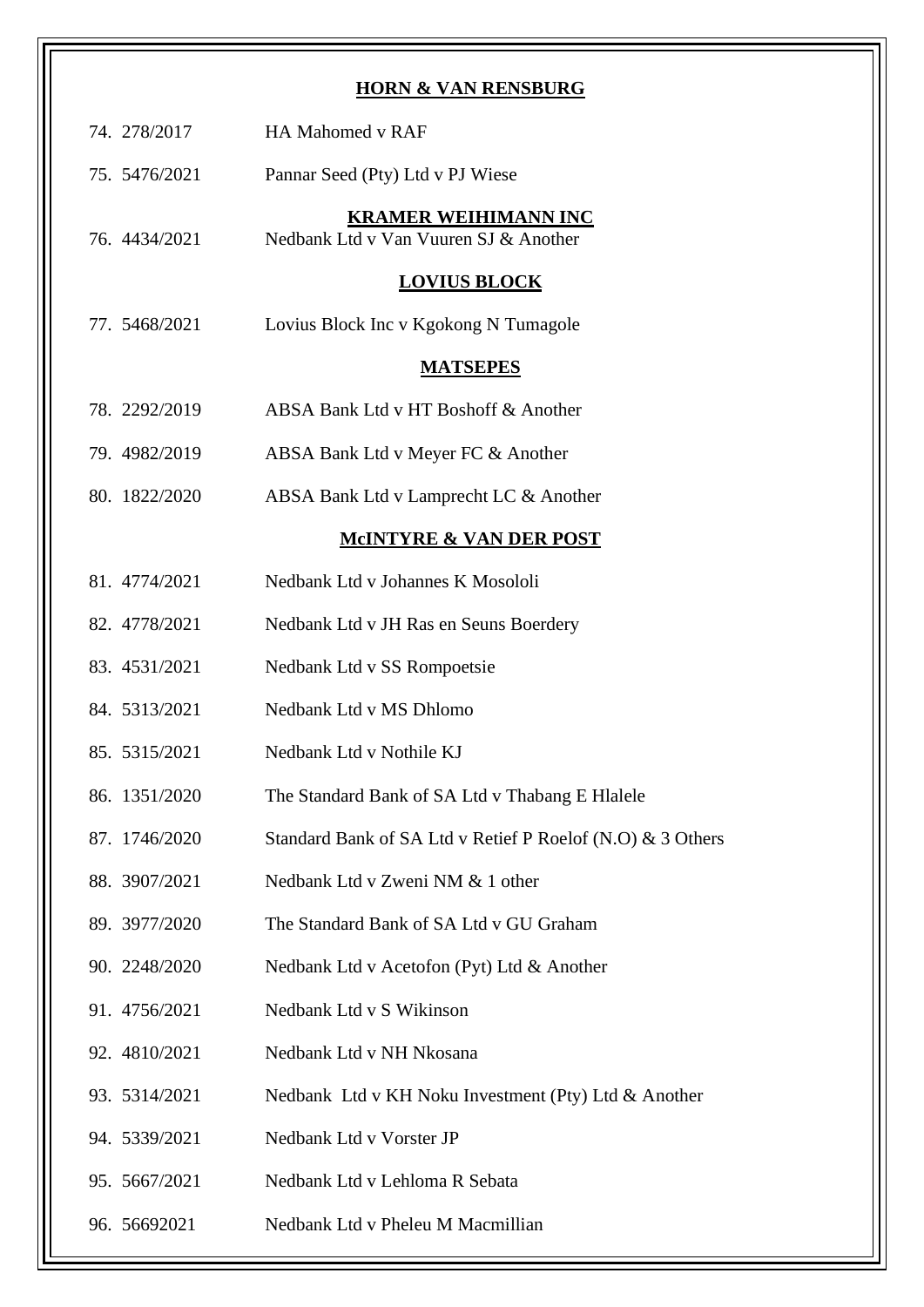| 97. 5776/2021       | Nedbank Ltd v Visagie W                                                         |  |
|---------------------|---------------------------------------------------------------------------------|--|
| <b>MOTAUNG</b>      |                                                                                 |  |
| 98. 4962/2019       | Litsoane Germina Litsoane v RAF                                                 |  |
|                     |                                                                                 |  |
|                     | <b>NOORDMANS</b>                                                                |  |
| 99. 4408/2020       | <b>Standard Bank of SA Ltd v Mourtzious E Esther</b>                            |  |
|                     | <b>PHATSHOANE HENNEY</b>                                                        |  |
| 100.1793/2021       | Grootman E & 1 other v Mopani Lodge                                             |  |
| 101.3852/2021       | SB Guarantee Company (RF) (Pty) Ltd v Janse van Rensburg LA                     |  |
| 102.3777/2021       | Standard Bank of SA Ltd v Retail at Riebeeckstad (Pty) Ltd                      |  |
| 103.3033/2021       | BMW Financial Services (SA) (Pty) Ltd v Amogelang M                             |  |
|                     | <b>PEYPER</b>                                                                   |  |
| 104.4757/2020       | Sehau E Maseboko v Minister of Police                                           |  |
| 105.5714/2021       | Imvelo Safari and Game Breeders (Pty) Ltd v Unlimited Lifestyle (Pty) Ltd       |  |
|                     | <b>ROSENDORFF REITZ</b>                                                         |  |
| 106.4896/2021       | Nedbank Ltd v Mafube TD                                                         |  |
| 107.4897/2021       | Nedbank Ltd v Strydom JJS                                                       |  |
|                     | <b>ROSSOUWS</b>                                                                 |  |
| 108.1361/2021       | Firstrand Bank Ltd v JC Kruger                                                  |  |
| 109.3638/2021       | Firstrand Bank Ltd v Mbhele BD & 1 other                                        |  |
| <b>STRAUSS DALY</b> |                                                                                 |  |
|                     |                                                                                 |  |
| 110.1317/2021       | Standard Bank of SA Ltd v Weydeman JS                                           |  |
| 111.1984/2021       | SB Guarantee Company (RF) (Pty) Ltd v Richter Marais                            |  |
| 112.2011/2021       | Standard Bank of SA Ltd v Du Plooy J P                                          |  |
| 113.4040/2021       | Standard Bank of SA Ltd v Mmulelwa GC                                           |  |
| 114.4690/2020       | TMF Corporate Services (SA) (Pty) Ltd (N.O) & Others v Moshodi E<br>Lehlohonolo |  |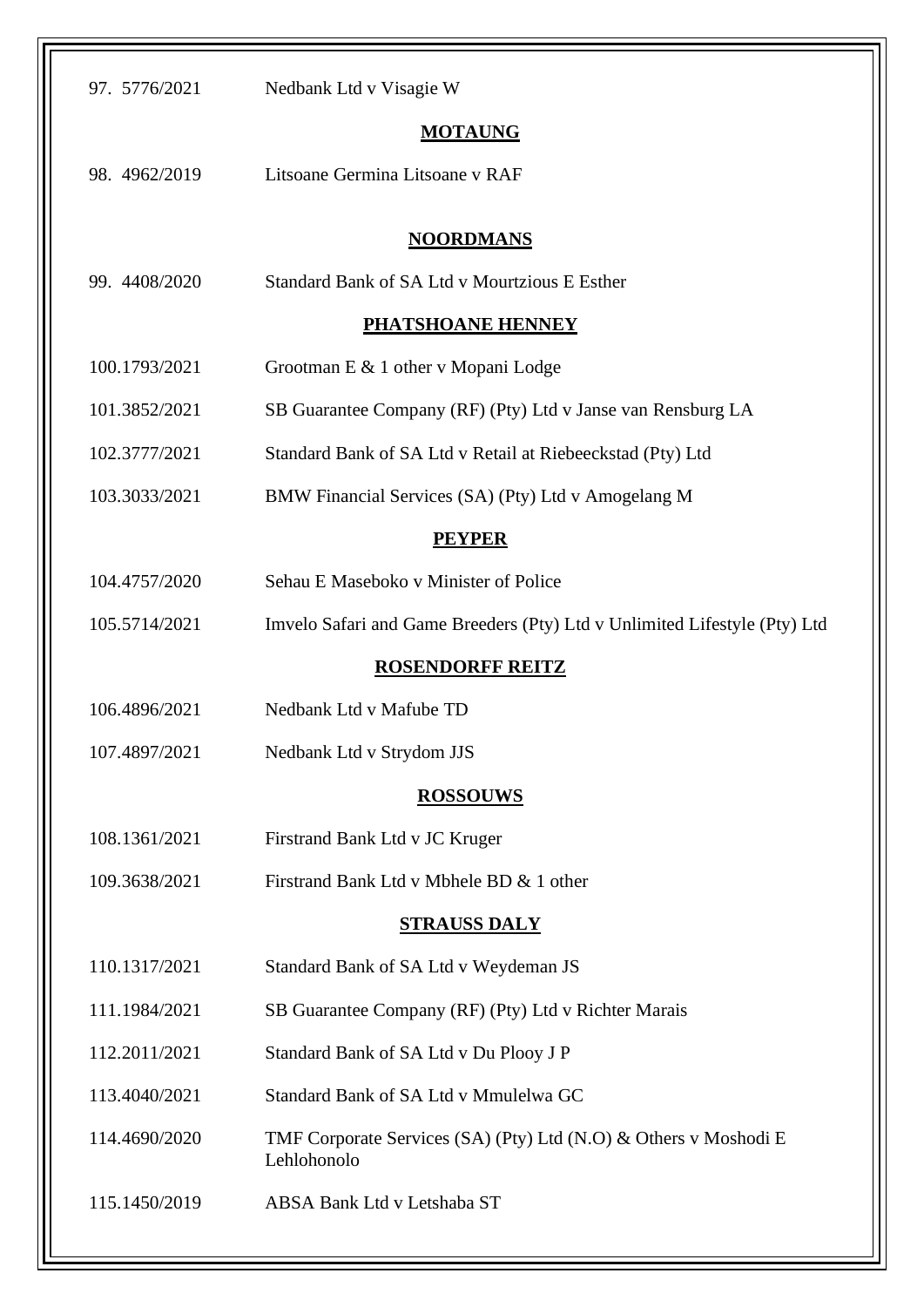## **SYMINGTON & DE KOK**

- 116.3400/2020 Standard Bank of SA Ltd v Pettier P Lloyd
- 117.3854/2021 FNB Ltd Trading as FNB Home Loans v Letooane Moleboheng
- 118.4288/2021 FNB Ltd Trading as FNB Home Loans v Molefi MR
- 119.5311/2021 Imobrite (Pty) Ltd v Joubert JS & 1 other
- 120.5834/2021 Farmix (Pty) Ltd v Home Base Trade 85 CC
- 121.2307/2021 FNB Bank Ltd v Ndlovu N & other
- 122.5523/2021 FNB Ltd v Desiree Cumming-Smith
- 123.590/2021 FNB Ltd v Viljoen T Helena
- 124.841/2021 Toyota Financial Services v Nabuworx (Pty) Ltd t/a HM Civils & 1 others
- 125.2068/2021 Firstrand Auto Receivables v PR Sechemane
- 126.2869/2021 Firstrand Bank Ltd v Abrina 2607 (Pty) Ltd
- 127.3000/2021 Firstrand Bank Ltd v Matthee A
- 128.3044/2021 Firstrand Bank Ltd v Coleskop Ice (Pty) Ltd & Another
- 129.3729/2021 Firstrand Bank Ltd v Moloi I Tshediso
- 130.3737/2021 Firstrand Bank Ltd v JT Promotions (Pty) Ltd & Another
- 131.3911/2021 Firstrand Auto Receivables (RF) Ltd v Mikateko Processing Commodities t/a Mikateko
- 132.3912/2021 Firstrand Auto Receivables (RF) Ltd v Mikateko Processing Commodities t/a Mikateko
- 133.4132/2021 Fast Issuer SPV (RF) Ltd v Luthando L Pika
- 134.4243/2021 Velocity Finance (RF) Ltd v Tshawaro Queen Kgethe
- 135.4354/2021 Firstrand Bank Ltd t//a Wesbank v JT Promotions (Pty) Ltd
- 136.4355/2021 Velocity Finance (RF) Ltd v Ramaisa SJ
- 137.4362/2021 Firstrand Auto Receivables (FAR) Welch Chanel
- 138.4710/2021 Firstrand Bank Ltd v Mokoena M Khehla
- 139.4965/2021 Firstrand Bank Ltd V Selelane P Dineo
- 140.4985/2021 Velocity Finance (RF) Ltd v Jahfavour Trading CC & another
- 141.5409/2021 Velocity Finance (RF) Ltd v Sibanda N Niyiko